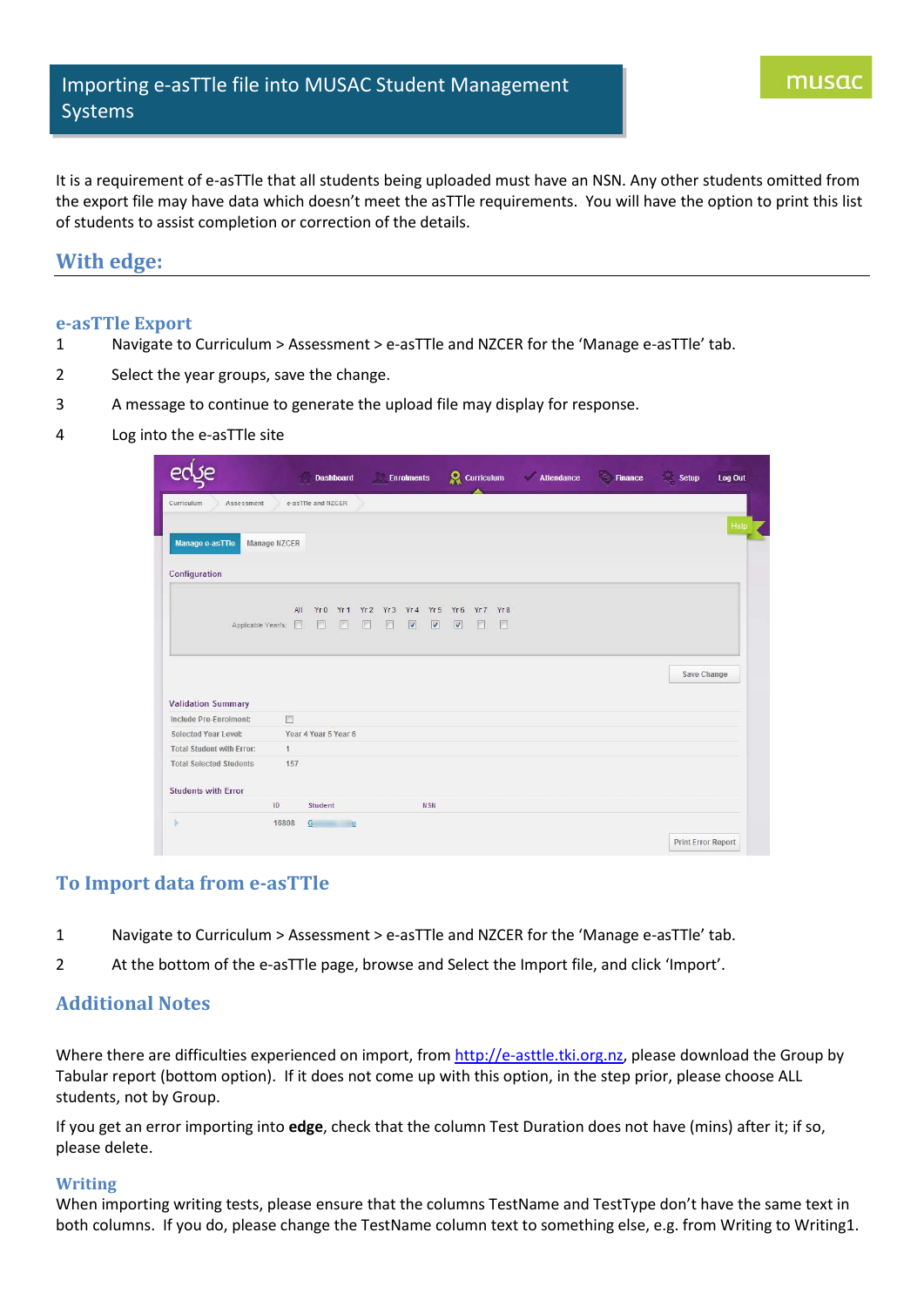Rename the column headings:

- Sentence Score, to Sentence Structure Score
- Sentence Level, to Sentence Structure Level
- Delete the whole columns:
- Organisation Score
- Organisation Level

### **With MUSAC Classic:**

### **e-asTTle Export**

1 In ClassRoom Manager Admin > Other Utilities > asTTle and NZCER Utilities – click 'Export asTTle Data'.

| as TTIe and NZCER Export / Import routines (Version 13.3.7)                                                                                                                                   |                                                                      |                                |                     |              |
|-----------------------------------------------------------------------------------------------------------------------------------------------------------------------------------------------|----------------------------------------------------------------------|--------------------------------|---------------------|--------------|
|                                                                                                                                                                                               |                                                                      |                                |                     |              |
| This utility will export data relating to students from Year 4 through to Year 10 (V2) or to Year 12 (V3 and<br>V4) or Funding Years 1 to 13 (V5) ready for import into your AsTTle software. |                                                                      |                                |                     |              |
| asTTle Version                                                                                                                                                                                | O Ver 5 (2007)                                                       | ◯ Ver 4 (2005)                 | Ver 3 (2003 / 2004) | Ver 2 (2002) |
| File name and destination<br>Select students to export<br>Students selected:                                                                                                                  | C:\<br>Select Students<br>Class: Yr3<br>Status: Full time, Part time | Primary\CM\e-asTTle\14 e-asTTl | <b>TELE</b>         |              |
|                                                                                                                                                                                               | Proceed                                                              | Cancel                         |                     |              |

For asTTle the program defaults to Version 5 as required for the e-asTTle submission.

- 2 The file name and destination defaults to CM\e-asTTle\[your school number] e-asTTle.ast . The location of this file is required for uploading into the e-asTTle program.
- 3 Click 'Select Students' to filter for the students you wish to export to e-asTTle Year level, class, room and status; click 'Apply'. The selection to confirm then shows beneath the 'Select Students' button.
- 4 When exporting students there may be some students omitted from the export due to invalid data (or lack of NSN). You will have the option to print this list of students.



A file will then be generated in the location shown in the File name and destination given, 'Confirming students selected' above and may be viewed.

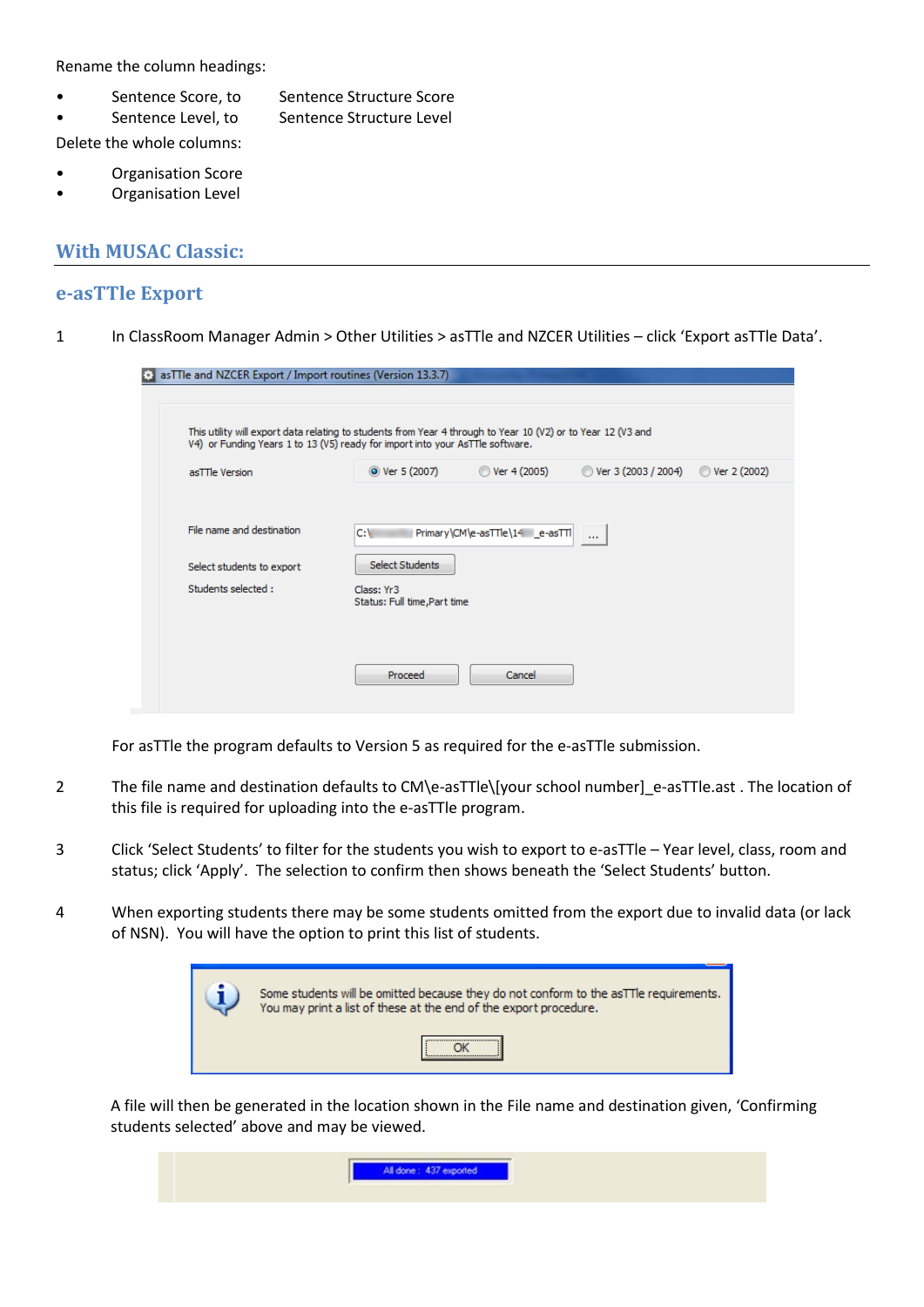Log into e-asTTle [\(https://e-asttle.education.govt.nz/SCWeb/login.faces\)](https://e-asttle.education.govt.nz/SCWeb/login.faces) with your username and password and select 'Import'. Browse for the file created. The file location defaults to CM\e-asTTle\. Select 'Submit. e-asTTle is imported successfully only after the import file has been validated.

# **To Import data from e-asTTle**

To import data from the export file created from asTTle software, from the initial screen click 'Import asTTle data'.

| <b><math>\bullet</math></b> as TTIe and NZCER Export / Import routines (Version 13.3.7)                |          |  |
|--------------------------------------------------------------------------------------------------------|----------|--|
| This utility allows you to import results from asTTIe data files into your Classroom Manager database. |          |  |
| Step 1 : Identify the file from which you wish to import data                                          |          |  |
|                                                                                                        |          |  |
| Step 2 : Check the selected file for valid information                                                 |          |  |
| Check the Selected File                                                                                |          |  |
|                                                                                                        |          |  |
|                                                                                                        |          |  |
|                                                                                                        |          |  |
| Step 3 : Select the term (set of columns) into which you wish to import the data                       |          |  |
| ◯ Term 2<br>O Term 3<br>$\odot$ Term 1                                                                 | O Term 4 |  |
|                                                                                                        |          |  |
| Step 4 : Proceed to import the data                                                                    |          |  |

- 1 You must identify the asTTle file click in the Step 1 field, browse to the location and 'Open'.
- 2 To check for validity of the information to be imported, click 'Check the Selected File'.
- 3 Select which term (ie. set of columns) you wish to have the data copied into.
- 4 Proceed with the import

If CM columns have not previously been added to the school's database, a red warning message will display together with a prompt to add these columns:



As the student results are imported they will be listed on the right hand side of the 'Import results e-asTTle' screen.